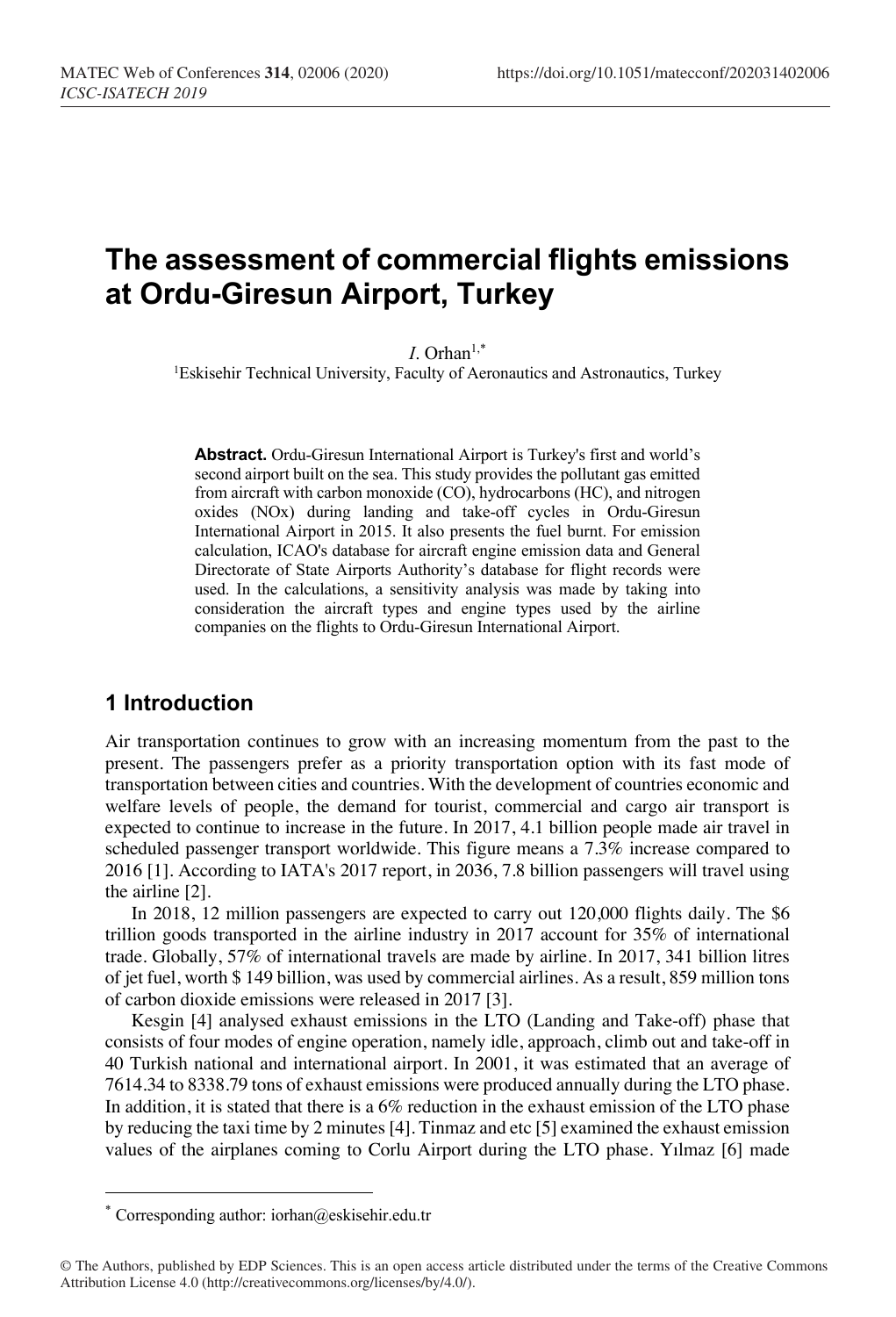emission analysis in Kayseri Airport according to the data of the years of 2010. It was calculated that 8.4 t/y for HC, 66.90 t/y for CO, and 102.64 t/y for NOx were emitted during landing and take-off mode. Kuzu [7], estimated landing and take-off cycle emission at Atatürk International Airport and modelled the dispersion of emissions. The emissions of NOx, CO and HC were found as 4249, 2153, and 181t/y, respectively. It was shown that most of the airport areas and the residential area of the west of the airport exceeded the limit of NOx value annually. Postorino and etc [8] examined the taxi-out operation with stakeholders to reduce the emission of CO2 and propose some precautions to airport operation management.

In this study, the estimation of pollutant gas emissions of aircraft in LTO process in Ordu-Giresun Airport was investigated. ICAO - Engine emission database is used for emission calculations, and General Directorate of State Airports Authority's database for flight records in 2015 was used.

# **2 The calculation of aircraft emissions and air traffic at Ordu-Giresun airport**

#### **2.1 Ordu-Giresun Airport**

Ordu-Giresun Airport is located in the Black Sea region of Turkey, close to the city center of Ordu and Giresun. The provinces of Ordu and Giresun are among the provinces that give a large amount of immigration both in Turkey and abroad. The majority of people working abroad and engaged in domestic migration are still in contact with their hometown. This is of great importance for the international passenger potential of the airport. Similarly, in Istanbul, Ankara, Bursa, Izmir and Kocaeli, a significant number of citizens live in Ordu and Giresun. Considering the fact that Ordu-Giresun Airport has a regional character, this situation is also crucial for the passenger potential of the airport. It is expected that Ordu and Giresun will become a preferred location for those interested in green and touristic areas and those interested in nature and extreme sports. The airport was opened in 2015 and has an annual capacity of 3 million passengers (Figure 1). Passenger and aircraft traffic information for the years between 2015 and 2019 is shown in Figure 2 and Figure 3 for Ordu-Giresun Airport.



**Figure. 1.** Ordu-Giresun Airport [9]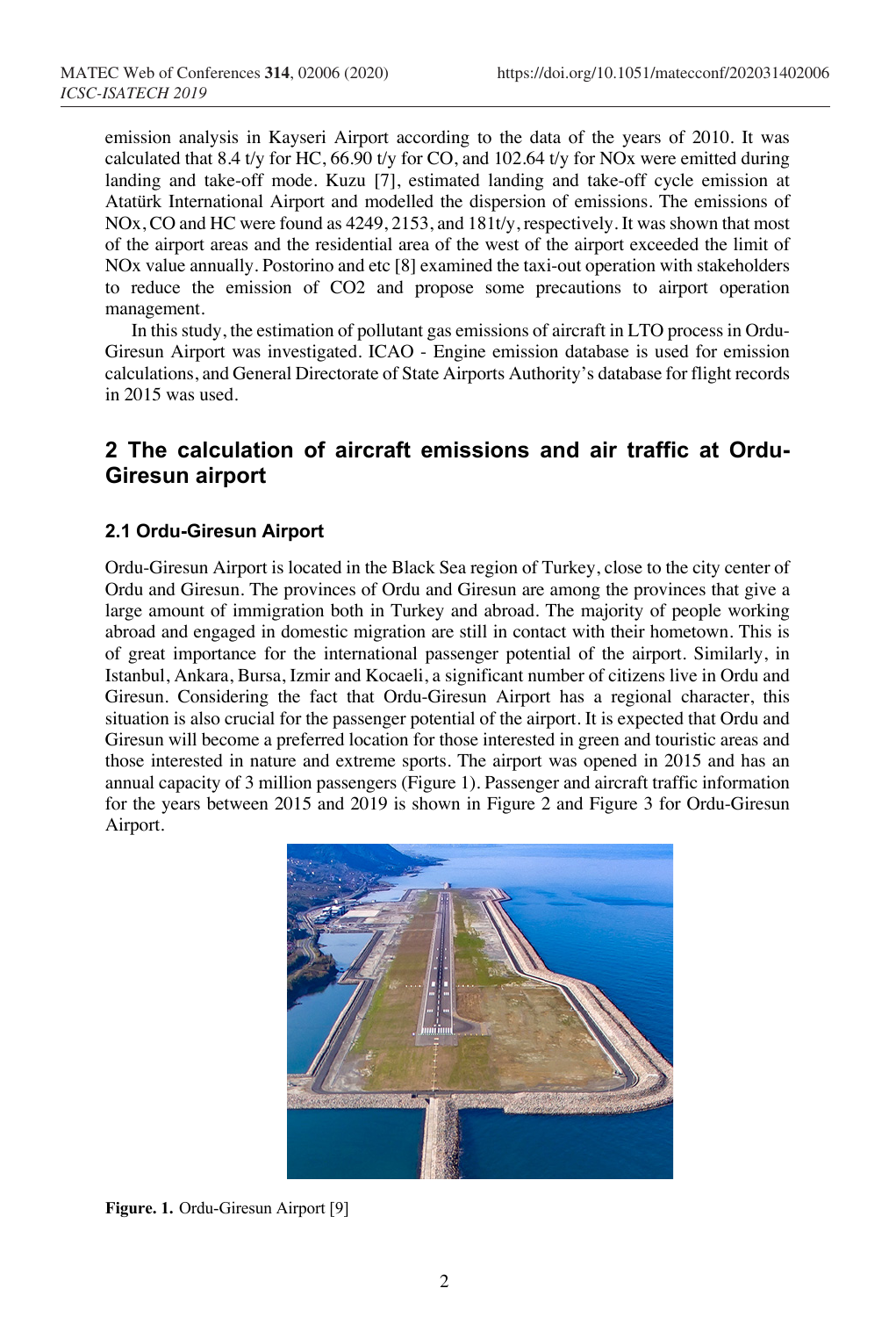

**Figure. 2.** The number of aircraft traffic at Ordu-Giresun Airport between 2015 and 2019 [10]



**Figure. 3.** The number of passenger at Ordu-Giresun Airport between 2015 and 2019. [10]

## **2.2 Methodology and Calculation**

The amount of emissions emitted and the amount of fuel consumed by an airplane in the landing and take- off cycles varies depending on many variables such as weather conditions, traffic density at the airport and the types of aircraft using the airport and the time the aircraft spends for the required power in the cycle. The landing take-off cycle defined by ICAO is shown schematically in Figure 4.: Approach, taxi, take-off, climb.

According to the ICAO engine emission certification procedure, the LTO cycle comprises the following power setting and time-in mode [11].

- Take-off: 100% thrust for 0.7 minutes
- Climb: 85% thrust for 2.2 minute
- Approach: 30% thrust for 4 minutes
- Taxi: 7% thrust for 26 minutes. Taxi consists of two parts taxi-in and taxi-out

The approach consists of operations on the airport from 3000 ft until the planes reach the runway. The taxiing phases consists of the maneuvers of the aircraft up to the take-off position and those that are blocked until it reaches the runway threshold. Take-off includes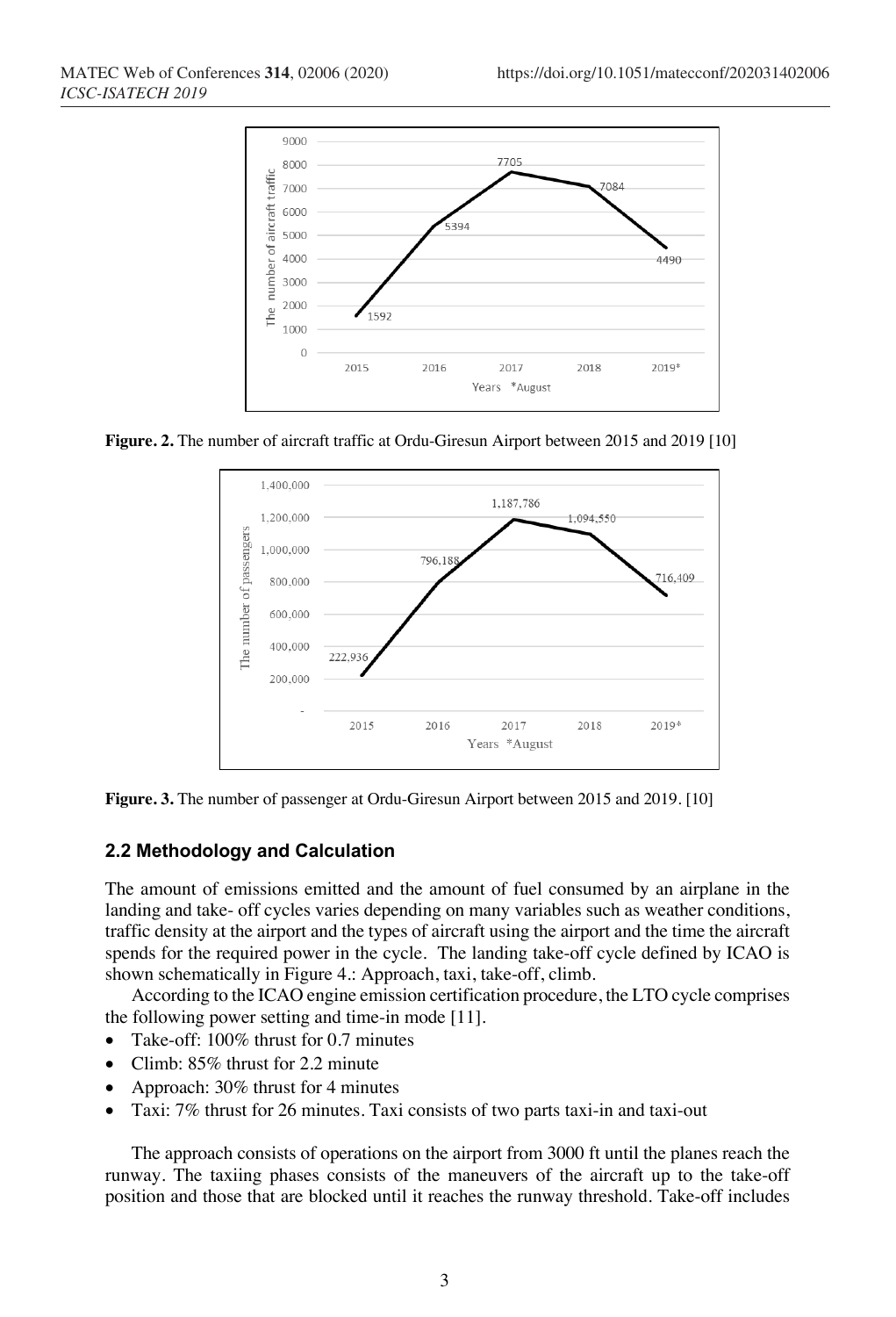the process from runway threshold to aircraft rotation. The climb includes from rotation until the plane reaches 3000 ft.



**Figure. 4.** The landing take-off cycle [12]

The fuel consumption and emission indices of an aircraft for each operating mode are taken from the ICAO-Engine emission database [13]. The equations (1) is used for emissions calculation (4,14,15);

$$
E_{i,m} = \sum_{a} \sum_{e} n_a l_{a,e} F_{a,h} E_{e,m,i} t_{m,a} \tag{1}
$$

Where  $E_{(i,m)}$  is annual emission of pollutant *i* for mode *m*, (kg/yr);  $n_a$  is the number of engines of aircraft type a;  $l_{(a,e)}$  is the number of annual LTO cycles for aircraft type  $a$  with engine type *e*; *Fa,e,m* is fuel consumption for aircraft type with engine type *e* in mode *m*, (*g/kg*);  $E_{(e,m,i)}$  is emission factor for engine type *e* and mode *m* and pollutant *i*, ( $g/kg$ ) and  $t_{(m,a)}$  is time in mode m for aircraft type *a*, (*s*).

Ordu-Giresun Airport was opened on May 22, 2015 and 1592 commercial flights operated in its first year. According to 2015 data, the aircraft used in the commercial flights to the airport and the engine types used in the aircraft is shown in Table 1.

| A320-200 | CFMI CFM56-5B4/3   |
|----------|--------------------|
| B737-800 | CFMI CFM56-7B24    |
| B737-800 | CFM56-7B27         |
| B737-800 | CFM56-7B26         |
| B737-800 | <b>CFM56-7B26E</b> |

**Table 1.** The aircraft with engine type used for flight Ordu-Giresun Airport

## **3 Results and conclusion**

In this study, the pollutant emissions and the amount of fuel consumed during the LTO cycle at Ordu-Giresun Airport in 2015 are considered. The mass of fuel burnt, the mass of CO, HC and NOx that emitted were calculated and presented in Table 2.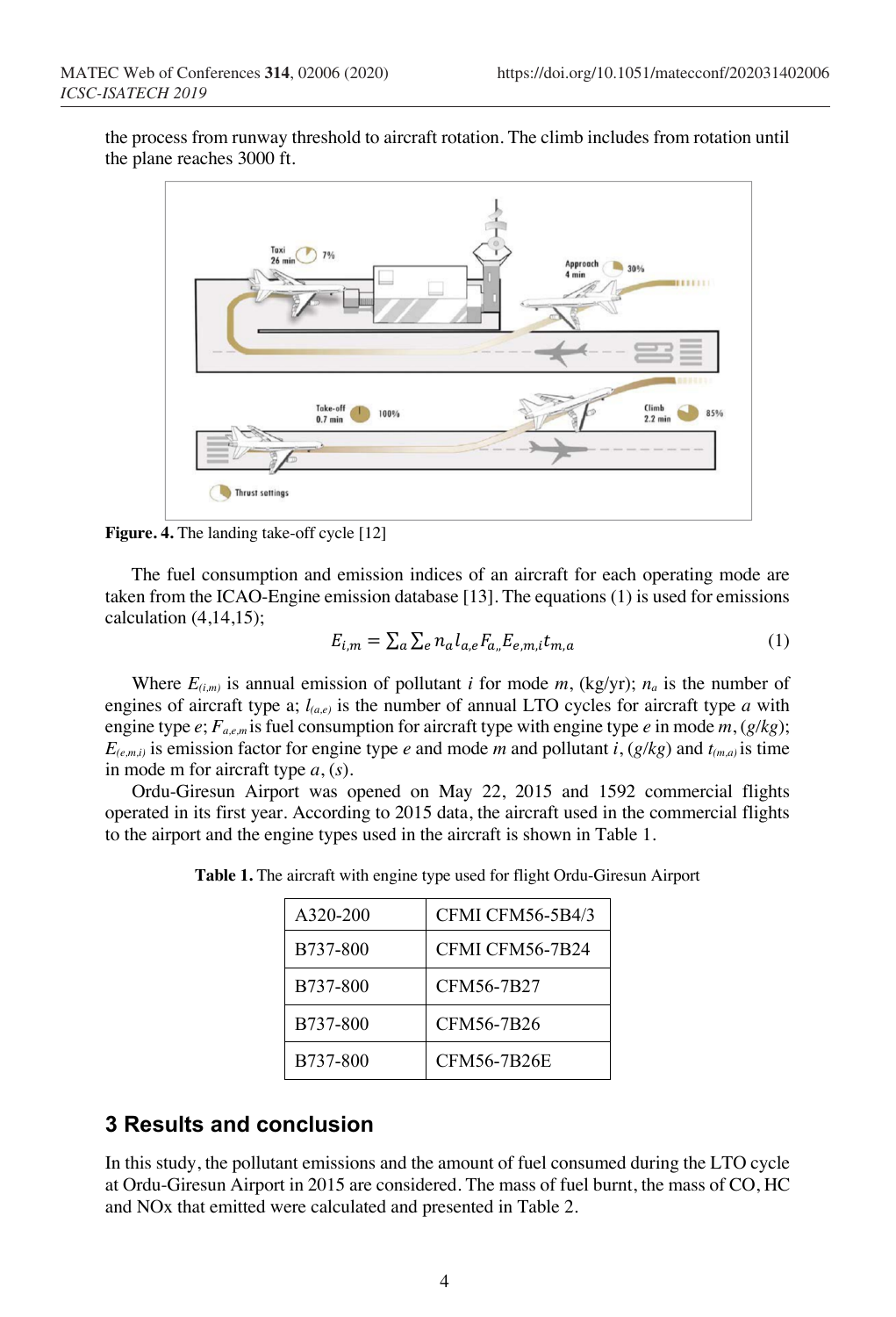| Mass of fuel burnt (kg)  | 1,387,485.31 |
|--------------------------|--------------|
| Mass of CO emitted (kg)  | 14,375.86    |
| Mass of HC emitted (kg)  | 1,083.52     |
| Mass of NOX emitted (kg) | 17,537.58    |

**Table 2.** The aircraft with engine type used for flight Ordu-Giresun Airport

The demand for air transport increases with an annual average increase of 5% around the world. The increasing number of flights due to passenger demand will be one of the significant causes of air pollution in the airport area. At the airport, emissions analysis from airplanes was conducted in the year the airport was started to operate, with relatively low air traffic. Accordingly, because of the lack of heavy traffic, the taxi duration of the aircraft will also be less than ICAO's time-in-mode values, thus reducing the emission rates in part. Emissions emitted from aircraft will increase due to increased taxi time at the airports, stop and go flights, and the amount of power required for the return movements. Providing faster and more direct taxi routes with fewer stops may be the first step to reduce emissions at the airport. Compared to the previous years, although the use of new aircraft and new engines, emissions are still lagging behind the targets, partly due to the fact that old technology engines are still in use. With the development of combustion and engine technology and aircraft designs, efforts are underway to further reduce emissions in the future. However, minimizing potential delays at airports will also contribute to reducing emissions.

## **References**

- 1. Rosen, E. Over 4 Billion Passengers Flew In 2017 Setting New Travel Record. (2018) https://www.forbes.com/sites/ericrosen/2018/09/08/over-4-billion-passengers-flew-in-2017-setting-new-travel-record/#235f8c2a255b
- 2. IATA. 2036 Forecast Reveals Air Passengers Will Nearly Double to 7.8 Billion. (2017). https://www.iata.org/pressroom/pr/Pages/2017-10-24-01.aspx
- 3. ATAG. Aviation Benefits beyond Borders. (2018) https://aviationbenefits.org/media/166344/abbb18\_full-report\_web.pdf
- 4. Kesgin U., Aircraft emissions at Turkish airports, Energy, **3**1, 372–384, (2006)
- 5. Tınmaz E, Özkan A, Akpınar A., Aircraft originated air pollution in the example of Çorlu airport, Journal of Environmental Protection and Ecology, **3** (3), 586-592, (2002)
- 6. Yılmaz, İlker., Emissions from passenger aircraft at Kayseri Airport, Turkey, Journal of Air Transport Management, **58,** 176-182, (2017)
- 7. Kuzu, S. Levent., Estimation and dispersion modeling of landing and take-off (LTO) cycle emissions from Atatürk International Airport, Air Quality, Atmosphere & Health, **11**(2), 153-161, (2018)
- 8. Postorino, Maria Nadia, Luca Mantecchini, and Filippo Paganelli., Improving taxi-out operations at city airports to reduce CO2 emissions, Transport Policy **80**, 167-176, (2019)
- 9. https://www.airporthaber.com/ordugiresun-havalimani-haberleri/, (2019)
- 10. https://www.dhmi.gov.tr/sayfalar/istatistik.aspx, (2019)
- 11. International Civil Aviation Organization, Exhaust emission data bank, Doc. 9646- AN/943, Montreal, CA, (1995). See also www.icao.org.